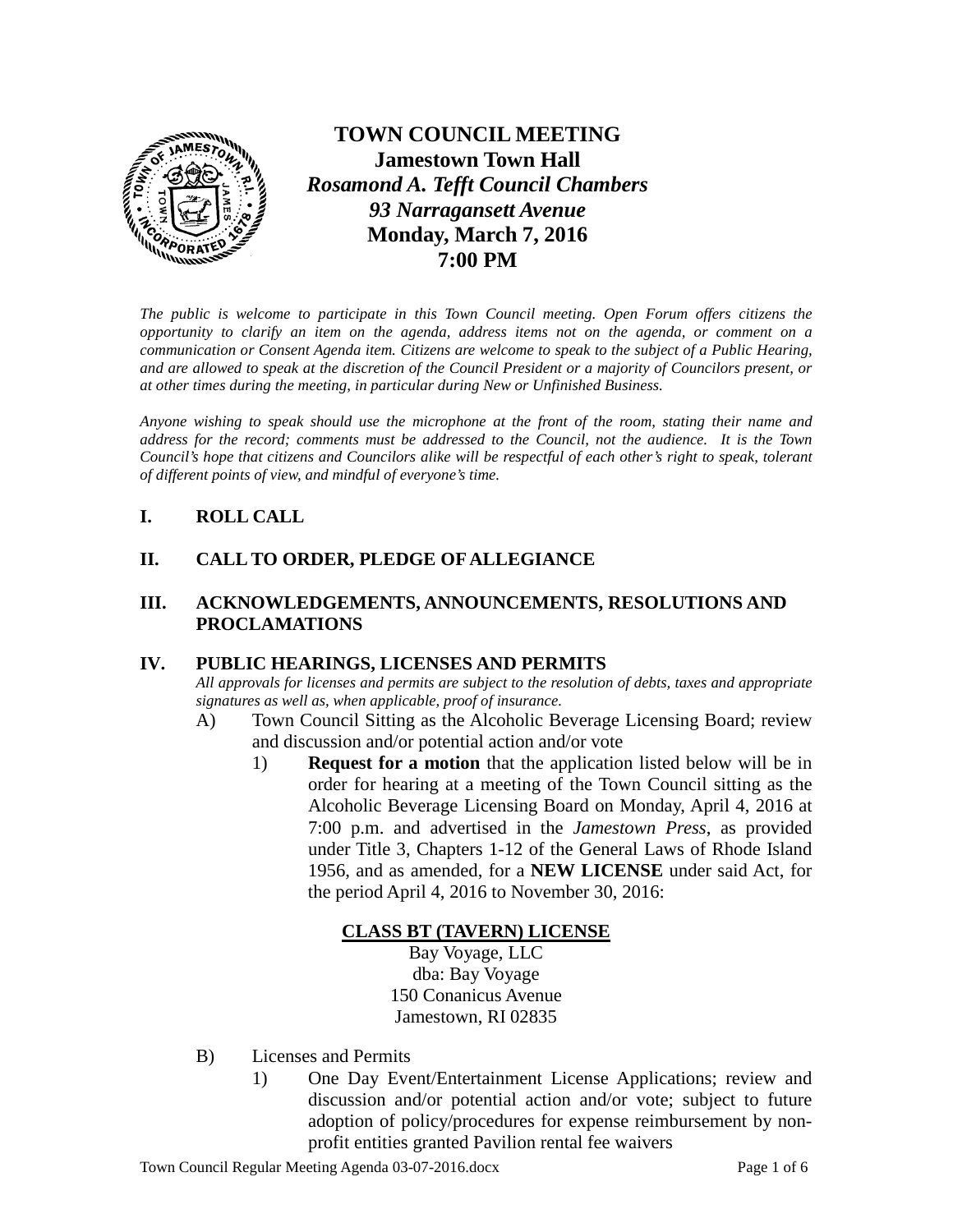| a) | Applicant:                                                   | Quononoquott Garden Club                                     |
|----|--------------------------------------------------------------|--------------------------------------------------------------|
|    | Event:                                                       | <b>Annual Plant Sale</b>                                     |
|    | Date:                                                        | May 14, 2016                                                 |
|    | Location:                                                    | Fort Getty Pavilion                                          |
|    |                                                              | <b>Additional Request for: Waiver of Pavilion Rental Fee</b> |
| b) | Applicant:                                                   | Payton Elizabeth Watson Memorial Foundation                  |
|    | Event:                                                       | Payton's Pace 5K Run/Walk                                    |
|    | Date:                                                        | May 15, 2016                                                 |
|    | Location:                                                    | Fort Getty Pavilion and streets of Jamestown                 |
|    |                                                              | <b>Additional Request for: Waiver of Pavilion Rental Fee</b> |
| C) | Applicant:                                                   | Rotary Club of Jamestown                                     |
|    | Event:                                                       | Rotary Club Spring Picnic                                    |
|    | Date:                                                        | May 28, 2016                                                 |
|    | Location:                                                    | Fort Getty Pavilion                                          |
|    |                                                              | <b>Additional Request for: Waiver of Pavilion Rental Fee</b> |
| d) | Applicant:                                                   | Jamestown Parent/Teacher Organization                        |
|    | Event:                                                       | PTO Drink & Dabble Benefit Event                             |
|    | Date:                                                        | June 2, 2016                                                 |
|    | Location:                                                    | <b>Fort Getty Pavilion</b>                                   |
|    | <b>Additional Request for: Waiver of Pavilion Rental Fee</b> |                                                              |

### **V. OPEN FORUM**

*Please note that, under scheduled requests to address, if the topic of the address is available to be put on the agenda, the Council may discuss the issue*

- A) Scheduled to address
- B) Non-scheduled to address

# **VI. COUNCIL, ADMINISTRATOR, SOLICITOR, COMMISSION/COMMITTEE COMMENTS & REPORTS**

A) Administrator's Report: Town Administrator Andrew E. Nota 1) Meeting Schedule

### **VII. UNFINISHED BUSINESS**

- A) Fort Getty Update; review and discussion and/or potential action and/or vote
	- 1) Pavilion
	- 2) Programming Improvements
- B) Town Policy/Procedure for Fort Getty Pavilion expense reimbursement; review and discussion and/or potential action and/or vote
- C) Policy for outside agency requests for funding; review and discussion and/or potential action and/or vote

#### **VIII. NEW BUSINESS**

A) FY 2016-2017 Budget: submission to Town Council

### **IX. ORDINANCES AND APPOINTMENTS AND VACANCIES**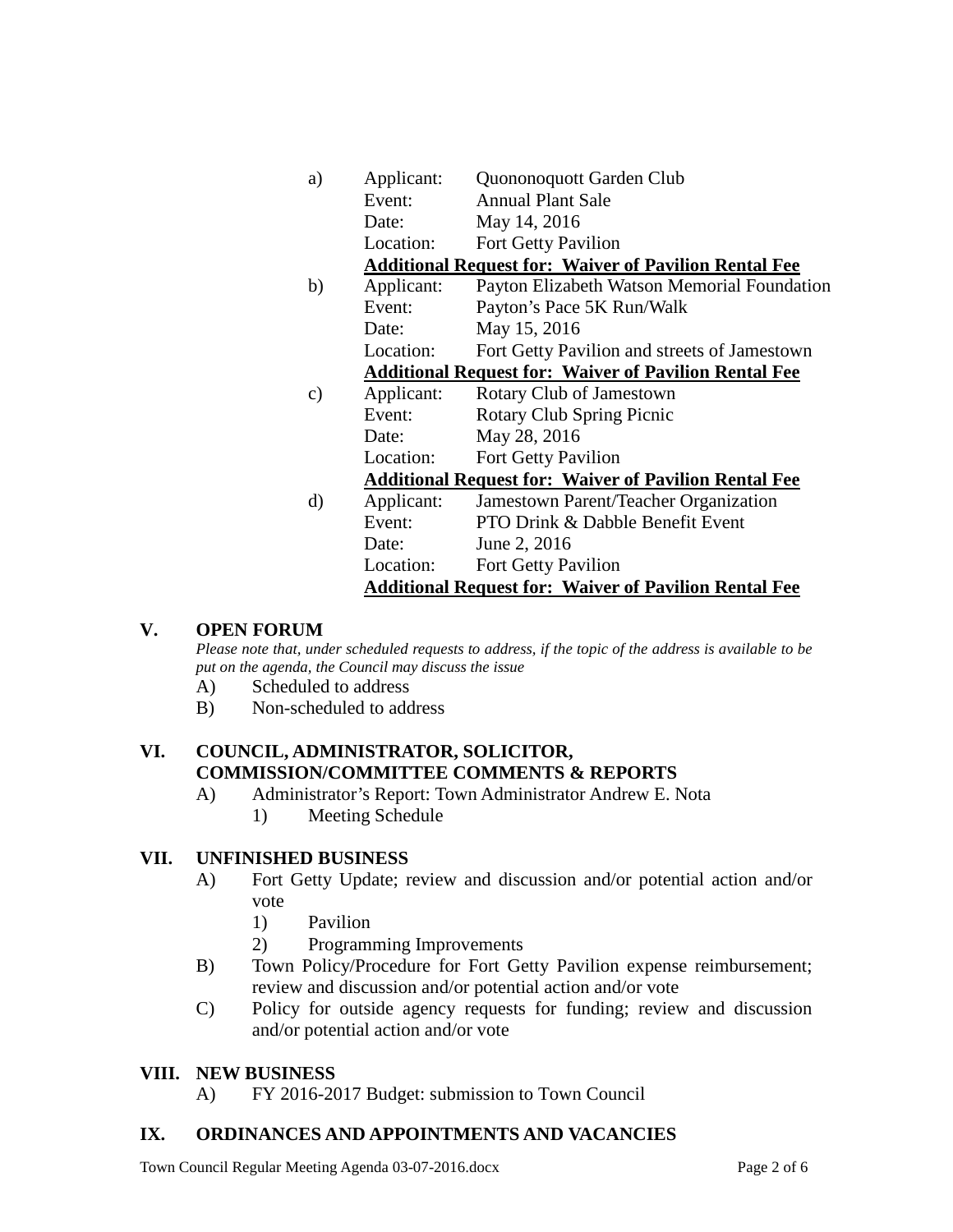- A) Ordinances
	- 1) Amendment of the Jamestown Code of Ordinances Chapter 38 Offenses and Miscellaneous Provisions, Article V. Weapons, Sec. 38-112. Definitions (add new), Sec. 38-113 Shooting Prohibited (add new), Sec. 38-114 Use of Weapons in Self-Defense (add new) and Sec. 38-115 Enforcement (add new); review and discussion and/or potential action and/or vote to proceed to advertise in the *Jamestown Press* for public hearing on April 4, 2016
- B) Appointments & Vacancies
	- 1) Jamestown Conservation Commission (One vacancy with an unexpired three-year term ending date of December 31, 2016) duly advertised; no applicants
	- 2) Jamestown Juvenile Hearing Board Alternate (One vacancy with a two-year term ending date of December 31, 2017) duly advertised; no applicants
	- 3) Jamestown Zoning Board of Review  $3<sup>rd</sup>$  Alternate (One vacancy with a one-year term ending date of December 31, 2016) duly advertised; no applicants

# **X. CONSENT AGENDA**

*An item on the Consent Agenda need not be removed for simple clarification or correction of typographical errors. Approval of the Consent Agenda shall be equivalent to approval of each item as if it had been acted upon separately.*

- A) Adoption of Town Council Minutes
	- 1) February 16, 2016 (special meeting)
	- 2) February 16, 2016 (executive session)
	- 3) February 16, 2016 (regular meeting)
- B) Minutes from Boards, Commissions and Committees
	- 1) Jamestown Charter Review Committee (02/10/2016)
	- 2) Jamestown Ordinance Review Committee (07/22/2015)
	- 3) Jamestown Ordinance Review Committee (11/30/2015)
	- 4) Jamestown Philomenian Library Board of Trustees (01/12/2016)
	- 5) Jamestown Tax Assessment Board of Review (02/10/2016)
	- 6) Jamestown Zoning Board of Review (01/26/2016)
- C) Zoning Board of Review Abutter Notification
	- 1) Notice of Administrative Decision: Application of David and Kathleen Maurice whose property is located at 130 Frigate Street and further identified as Assessor's Plat 16 Lot 28, for an Accessory Family Dwelling from Article 14, Section 1404, A.1 Notice Requirements, to allow an in-law kitchen for parents where no exterior changes are needed. Said property is located in a R-40 Zone and contains 21,759 sq. ft. An Accessory Family Dwelling will be granted unless valid written objection is received within 10 days of the mailing of such notice.
- D) CRMC Notices
	- 1) March 2016 Calendar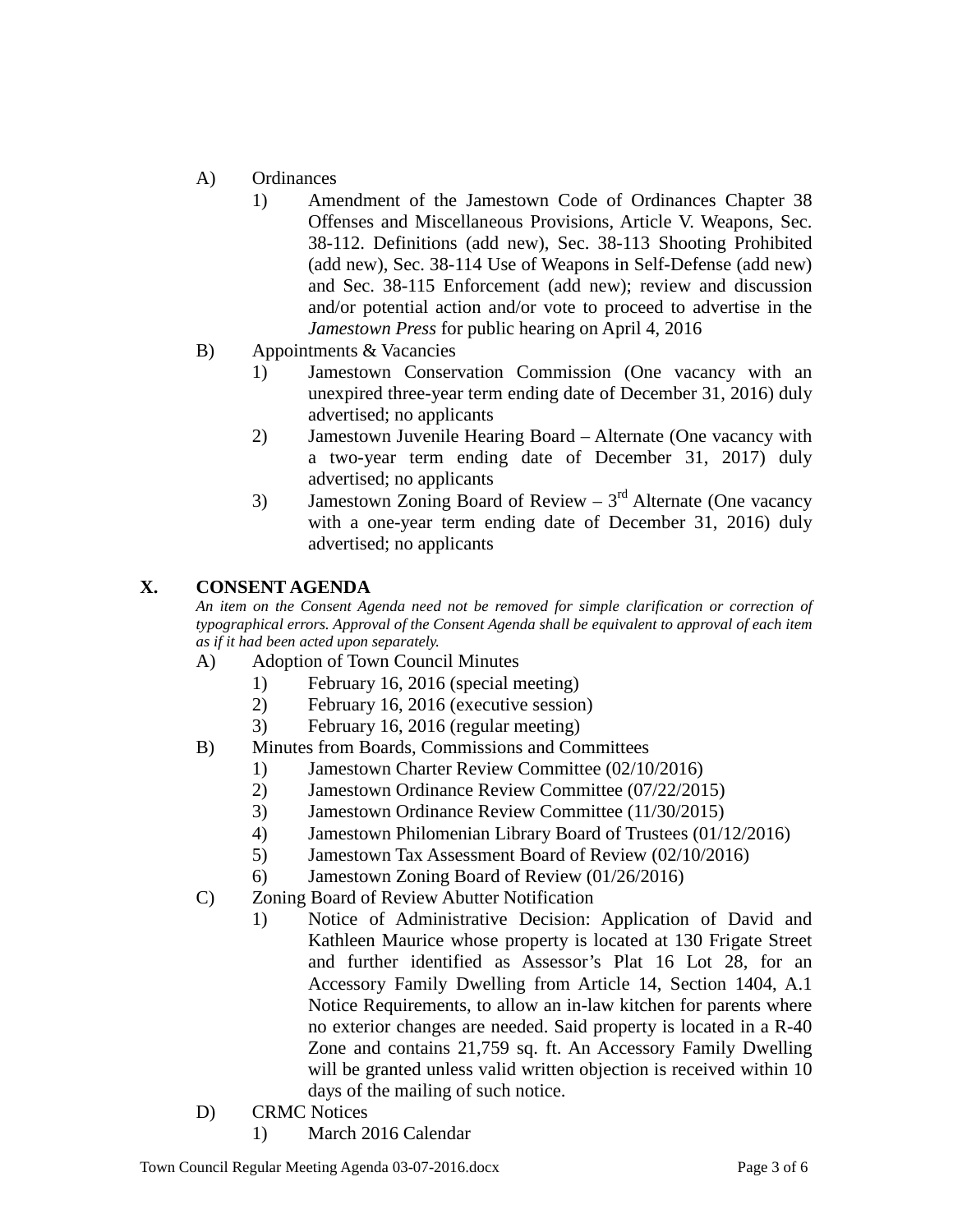2) Semi-Monthly Meeting Agenda (03/08/2016)

E) Abatements/Addenda of Taxes

Total Abatements: \$44,932.29 Total Addenda: \$44,932.29

1) Properties – Abatements to 2015 Tax Roll

|              | <b>Account/Abatement Amount</b> |    |            |
|--------------|---------------------------------|----|------------|
| a)           | 01-0470-50                      |    | \$2,843.04 |
| b)           | 01-0471-00                      |    | \$2,618.00 |
| $\circ$ )    | 02-0227-50                      |    | \$9,645.51 |
| d)           | 03-0115-00                      | \$ | 236.18     |
| e)           | 03-0115-00                      |    | \$4,307.27 |
| f)           | 04-0992-50                      |    | \$7,690.35 |
| g)           | 06-0149-90                      |    | \$2,946.37 |
| h)           | 07-0025-00                      |    | \$2,748.86 |
| $\mathbf{i}$ | 11-0534-35                      |    | \$2,840.14 |
| $\mathbf{i}$ | 19-0055-40                      |    | \$3,501.27 |
| $\bf k)$     | 21-0054-00                      |    | \$5,555.30 |

2) Properties – Addenda to 2015 Tax Roll

# **Account/Addenda Amount**

| a)            | $02 - 0621 - 10$ | \$2,618.00 |
|---------------|------------------|------------|
| b)            | 03-1237-51       | \$2,946.37 |
| $\mathbf{c})$ | 04-0542-20       | \$5,555.30 |
| d)            | 06-0375-50       | \$3,501.27 |
| e)            | 06-0375-50       | \$4,307.27 |
| f)            | 06-0375-50       | \$236.18   |
| g)            | 07-0689-90       | \$2,748.86 |
| h)            | 08-0650-50       | \$9,645.51 |
| $\ddot{i}$    | 13-0268-00       | \$2,843.04 |
| $\mathbf{i}$  | 21-0001-12       | \$2,840.14 |
| $\bf k$       | 21-0054-01       | \$7,690.35 |

- F) Finance Director's Report
- G) Licenses and Permits
	- 1) Marine Vessel Beverage License **Class G** (Renewal)
		- a) Conanicut Marine Services dba: MV The Jamestown Location: East Ferry Wharf
		- b) Conanicut Marine Services, Inc. dba: MV The Katherine Location: East Ferry Wharf
	- 2) Holiday License Renewal
		- a) Ace's Pizza, Inc. dba: Ace's Pizza Location: 1 Clarke Street
		- b) Cumberland Farms, Inc. dba: Cumberland Farms Store #1108 Location: 41 North Road
		- c) Zeek's Bait & Tackle, Inc. dba: Zeek's Bait & Tackle Location: 194 North Road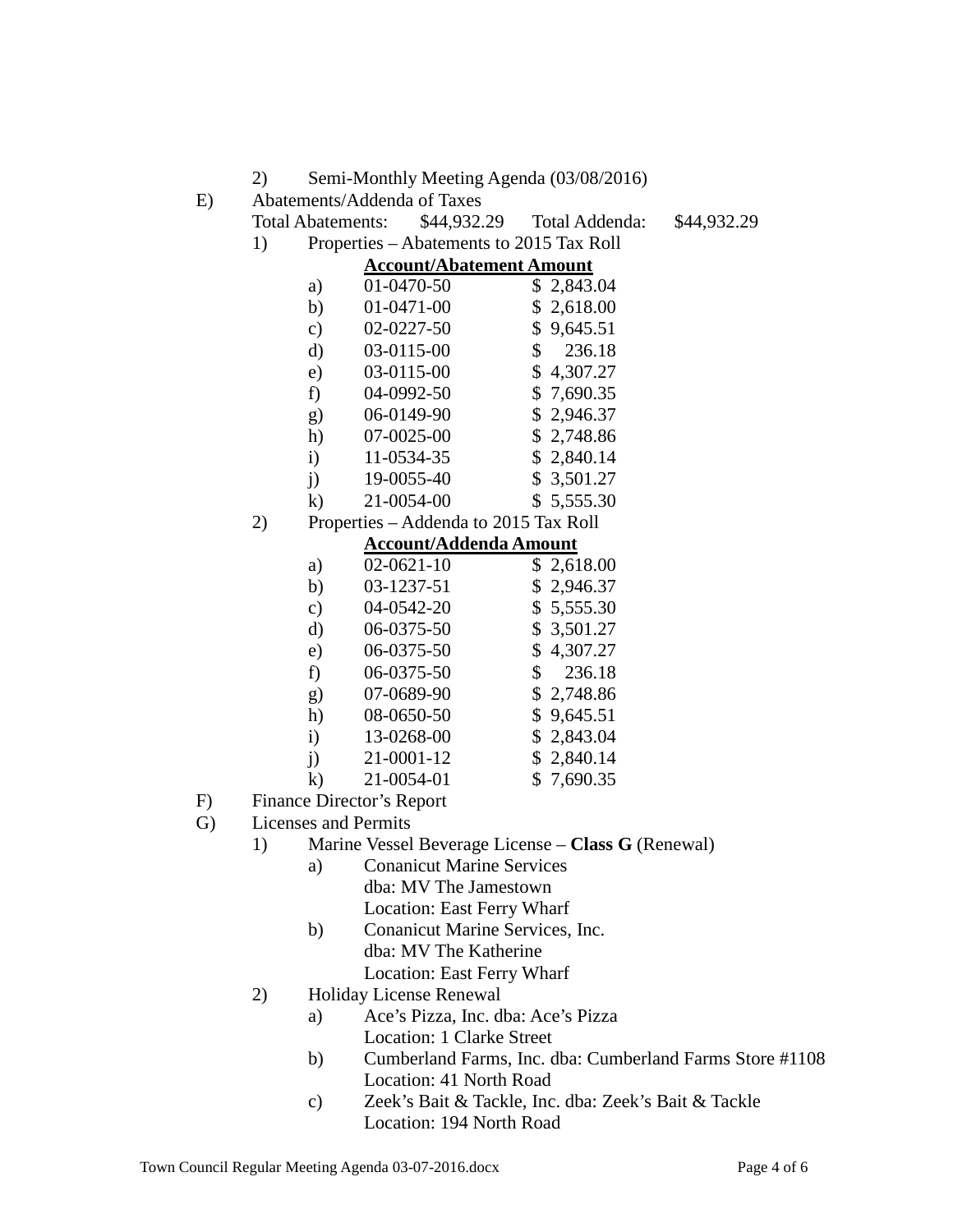| 3) | One Day Event/Entertainment License Applications |  |
|----|--------------------------------------------------|--|
|    |                                                  |  |

| a) | Applicant: | <b>TRIMOM Productions, LLC</b>          |
|----|------------|-----------------------------------------|
|    | Event:     | Jamestown Bridge 10K and 5K             |
|    | Date:      | April 3, 2016                           |
|    | Location:  | Route 138 and streets of Jamestown      |
| b) | Applicant: | Arnold-Zweir Post 22 American Legion    |
|    | Event:     | <b>Memorial Day Parade</b>              |
|    | Date:      | May 30, 2016                            |
|    | Location:  | Lawn Avenue, Watson Avenue, North Road, |
|    |            | Narragansett Avenue to Veterans' Square |
| c) | Applicant: | <b>Jane Mead</b>                        |
|    | Event:     | Miller-Fossner Wedding                  |
|    | Date:      | June 11, 2016                           |
|    | Location:  | <b>Fort Getty Pavilion</b>              |
| d) | Applicant: | <b>James Chaves</b>                     |
|    | Event:     | <b>Chaves Wedding</b>                   |
|    | Date:      | June 18, 2016                           |
|    | Location:  | <b>Fort Getty Pavilion</b>              |
| e) | Applicant: | William Richard                         |
|    | Event:     | <b>Memorial Celebration</b>             |
|    | Date:      | June 25, 2016                           |
|    | Location:  | <b>Fort Getty Pavilion</b>              |

# **XI. COMMUNICATIONS, PETITIONS, AND PROCLAMATIONS AND RESOLUTIONS FROM OTHER RHODE ISLAND CITIES AND TOWNS**

- A) Communications
	- 1) Invitation of Newport Mayor Napolitano to Jamestown Town Council members to participate in the  $60<sup>th</sup>$  Annual Saint Patrick's Day Parade and festivities on Saturday, March 12, 2016
	- 2) Letter of Armenian National Committee of RI re: Observance of April 24, 2016 as "Armenian Genocide Remembrance Day" to commemorate the Armenian Genocide of 1915 to 1923 in honor of Armenian Americans
	- 3) Letter of RI Housing announcing their application for US Department of Agriculture Section 533 Housing Preservation Grants for FY 2016 for deferred loans to conduct rehabilitation on rental properties with 5 or more units for low-income households
- B) Resolutions and Proclamations of other Rhode Island cities and towns
	- 1) Resolution of the Foster Town Council Supporting the Formation of a Coalition among Rhode Island's Regional School Districts

# **XII. AGENDA ITEMS FOR THE NEXT MEETING AND FUTURE MEETINGS**

### **XIII. EXECUTIVE SESSION**

*The Town Council may seek to go into Executive Session to discuss the following items:*